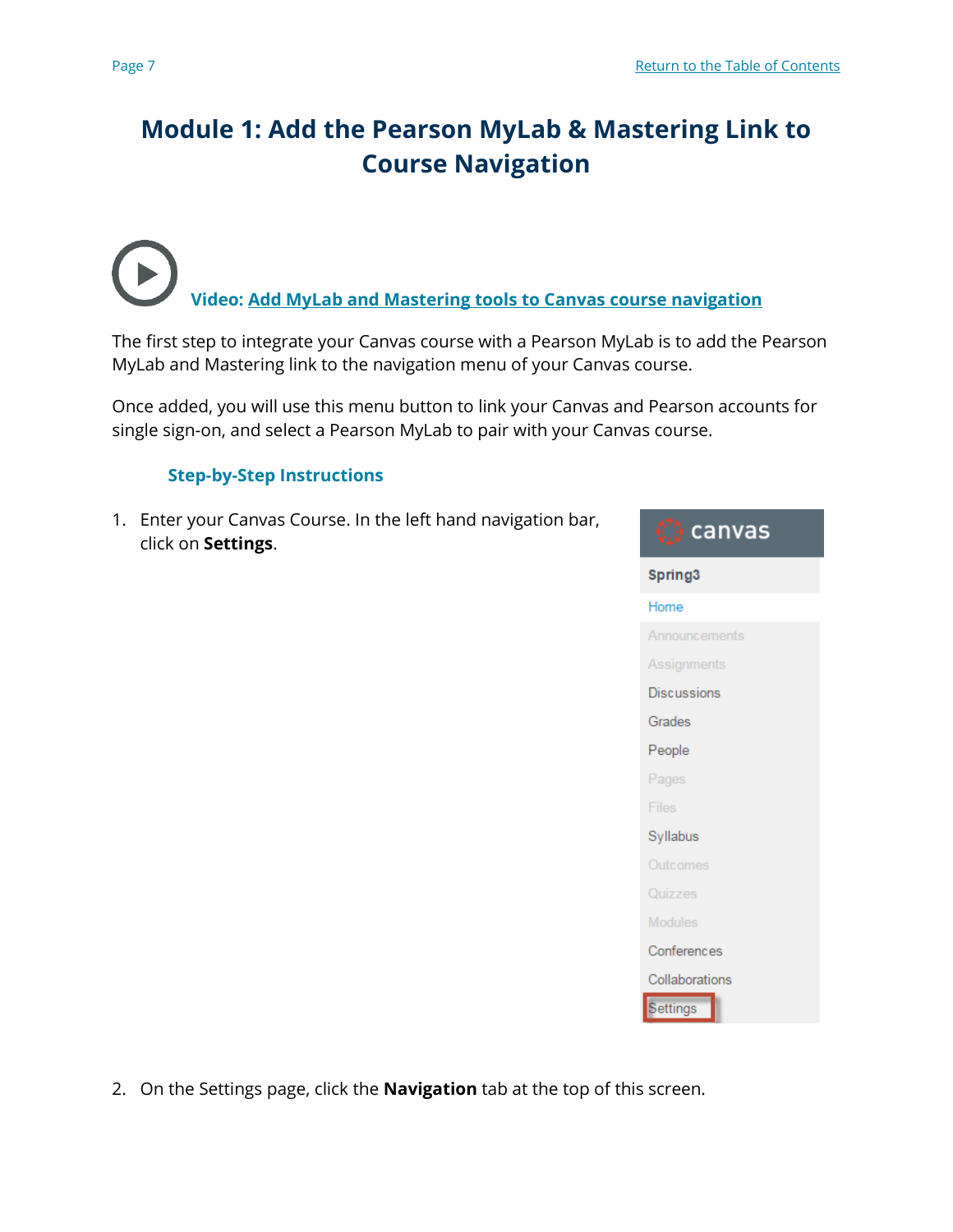| Navigation<br>Apps<br>Feature Options                         |
|---------------------------------------------------------------|
| Drag and drop items to reorder them in the course navigation. |
|                                                               |
| ÷.<br>$\overline{\mathbf{v}}$                                 |
| ۰<br>$\overline{\mathbf{v}}$                                  |
| Ô.<br>▼                                                       |
| ٠<br>$\overline{\mathbf{v}}$                                  |
| o.<br>$\overline{\phantom{a}}$                                |
| ۰<br>▼                                                        |
| 쵸<br>۰                                                        |
| ۰<br>٠                                                        |
| ۰                                                             |
| ۰<br>$\overline{\phantom{a}}$                                 |
| o                                                             |
|                                                               |

3. Scroll down to MyLab and Mastering under the Drag items here to hide them from students.

| Outcomes       |  |
|----------------|--|
| Quizzes        |  |
| Modules        |  |
| Conferences    |  |
| Collaborations |  |

## Drag items here to hide them from students.

Disabling most pages will cause students who visit those pages to be redirected to

#### the course home page.

| PPE MyLab Mastering<br>Page disabled, won't appear in navigation      |  |
|-----------------------------------------------------------------------|--|
| CERT_MyLab_and_Mastering<br>Page disabled, won't appear in navigation |  |
| MyLab and Mastering<br>Page disabled, won't appear in navigation      |  |

Save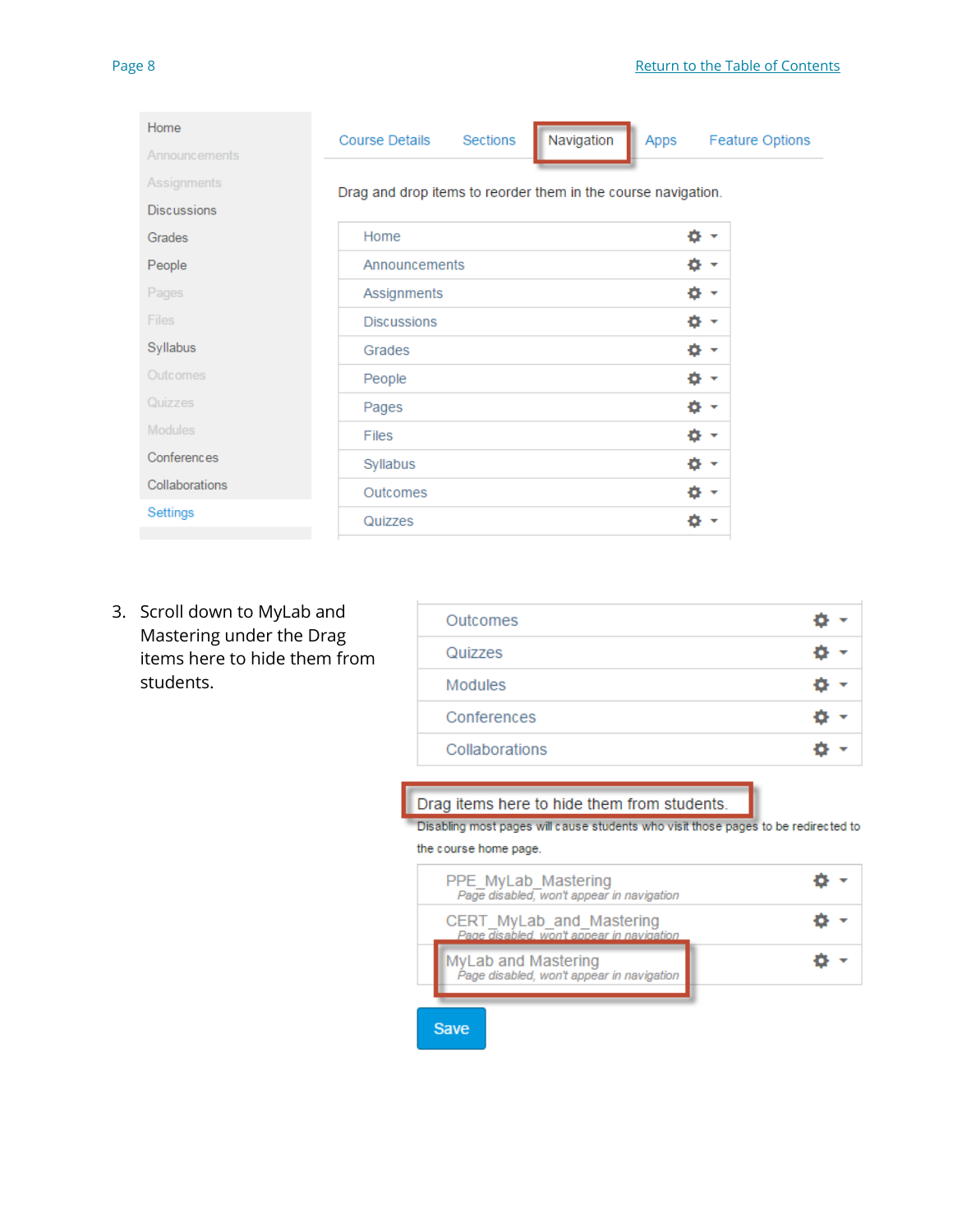4. Drag **MyLab and Mastering** into the course navigation list, drop it where you'd like it to reside in your navigation, and click **Save**.

Drag and drop items to reorder them in the course navigation.

| Home                |  |
|---------------------|--|
| Announcements       |  |
| MyLab and Mastering |  |
| Assignments         |  |
| <b>Discussions</b>  |  |
| Grades              |  |

5. Click **MyLab and Mastering** in the navigation and you Home able to proceed with linking your accounts and/or pairing your Canvas course with a MyLab and Mastering product.

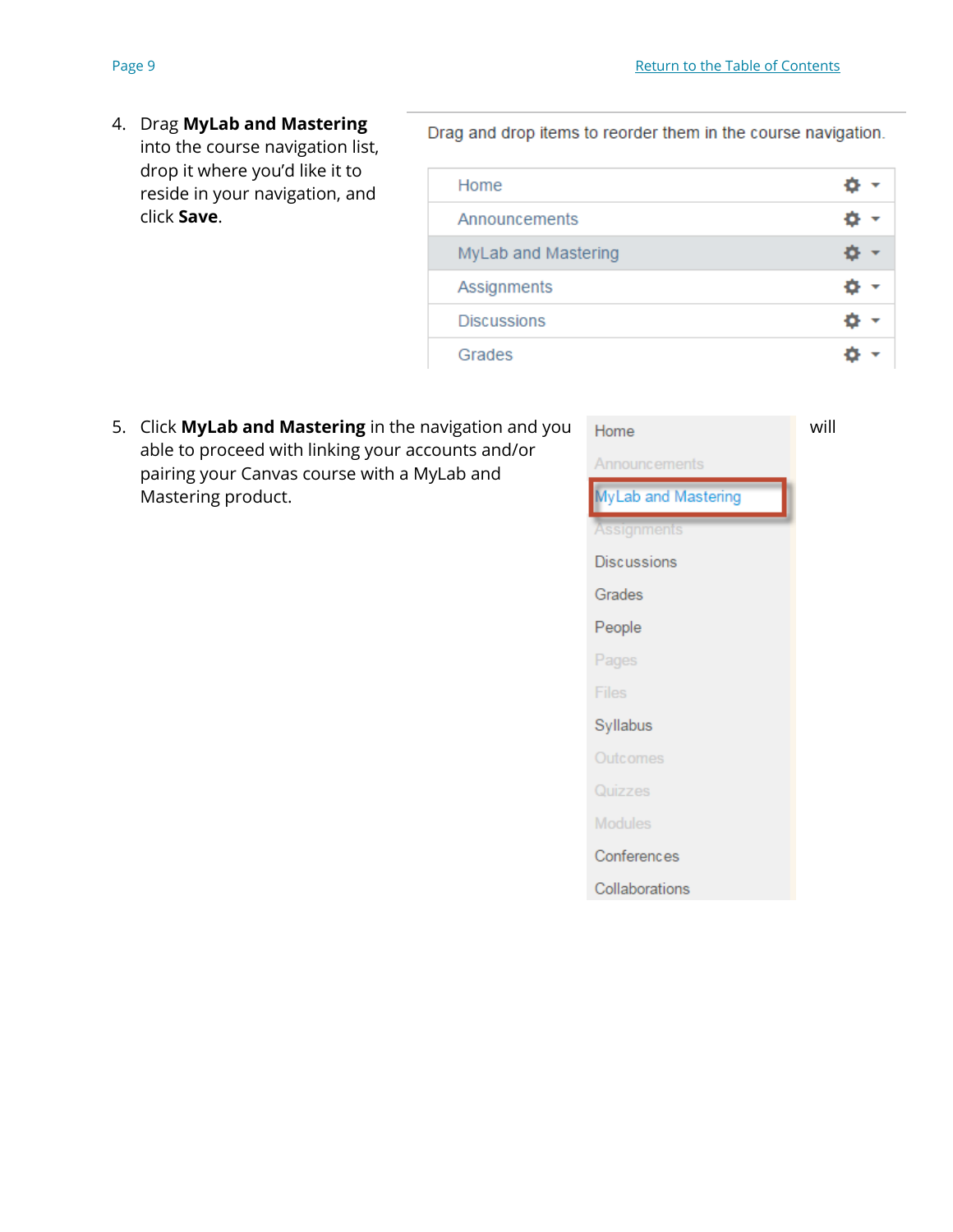# **Module 2: Link your Canvas and Pearson Accounts**

If you have not integrated a Pearson course with Canvas before, you will need to link your accounts. You will only need to do this once! After linking your accounts, you can integrate other Pearson courses with Canvas and be able to skip this step. (If you have previously linked your accounts, skip to Module 3.)

**Video: [Instructors: MyLab & Mastering for Canvas link user accounts and pair](https://www.youtube.com/watch?v=RD2ynsBkiEg&index=2&list=PL9D77SRA6m1tGYPWEj14pG_8AquWzaXm6)  [courses](https://www.youtube.com/watch?v=RD2ynsBkiEg&index=2&list=PL9D77SRA6m1tGYPWEj14pG_8AquWzaXm6)**

## **Step-by-Step Instructions**

- 1. Click **MyLab and Mastering** in the course navigation menu.
- 2. Click **Log in** in the message box where Pearson is requesting access to your account.

| Home                 |                                               |                  |
|----------------------|-----------------------------------------------|------------------|
| <b>Announcements</b> |                                               |                  |
| MyLab and Mastering  |                                               |                  |
| Assignments          |                                               | <b>① canvas</b>  |
| <b>Discussions</b>   | Pearson                                       |                  |
| Grades               |                                               |                  |
| People               | Pearson is requesting access to your account. |                  |
| Pages                |                                               |                  |
| Files                | You are logging into this app as              |                  |
| Syllabus             | Your email address is                         |                  |
| Outcomes             |                                               | Log in<br>Cancel |
| Quizzes              |                                               |                  |
| <b>Modules</b>       |                                               |                  |
| Conferences          |                                               |                  |

3. The Pearson tools page will now open. Click on Select a MyLab and Mastering Product to use with this course.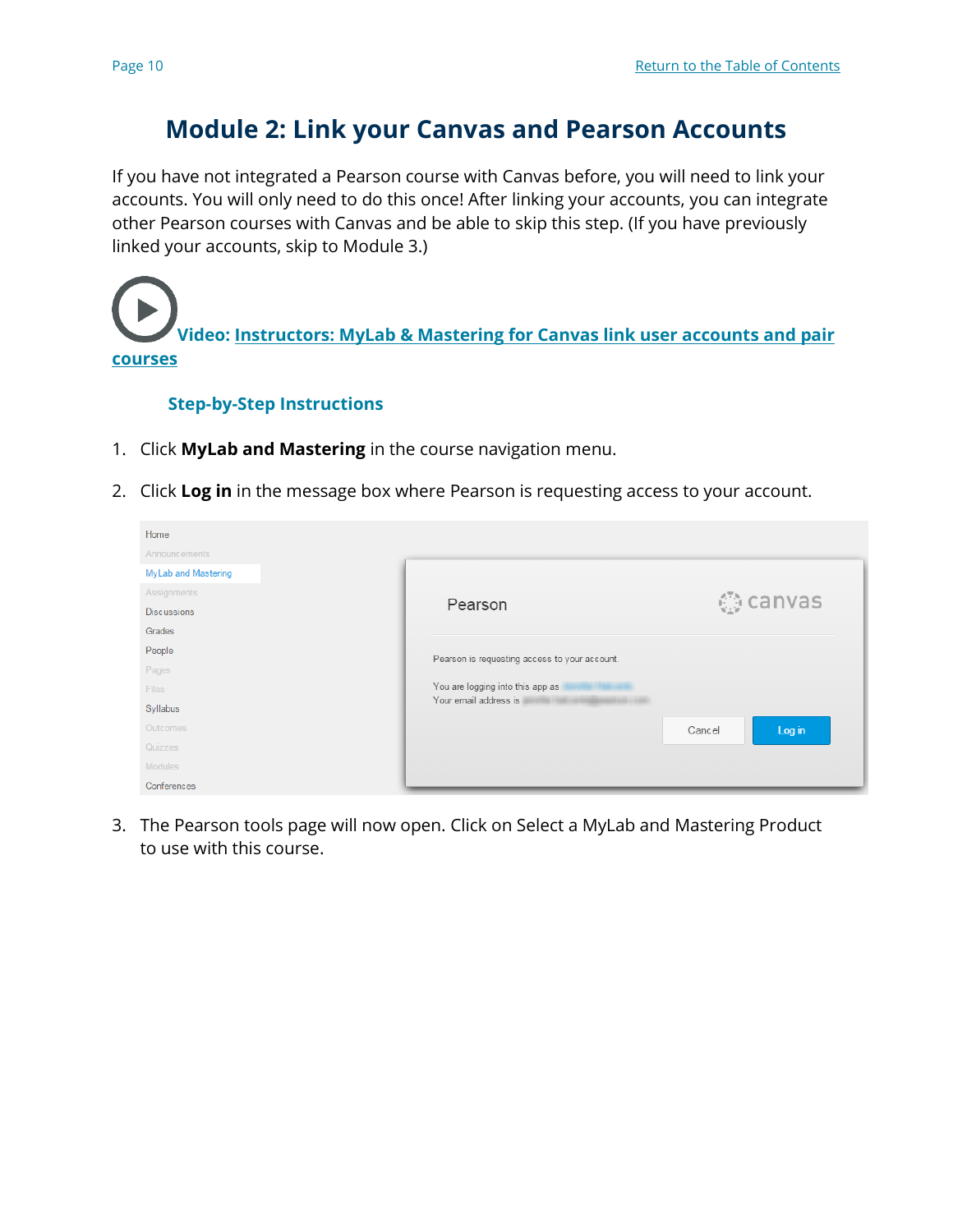| Home                                                                   | <b>PEARSON</b>                                                                                        | ALW                                                                                                                                                                                       |
|------------------------------------------------------------------------|-------------------------------------------------------------------------------------------------------|-------------------------------------------------------------------------------------------------------------------------------------------------------------------------------------------|
| <b>Announcements</b>                                                   | <b>Diagnostics</b><br><b>Tools</b>                                                                    |                                                                                                                                                                                           |
| <b>MyLab and Mastering</b><br><b>Assignments</b><br><b>Discussions</b> | <b>Welcome Betsy</b>                                                                                  |                                                                                                                                                                                           |
| Grades                                                                 | Use the links below to access and manage MyLab and Mastering products for this course through Canvas. |                                                                                                                                                                                           |
| People                                                                 | Student links                                                                                         | <b>Instructor links</b>                                                                                                                                                                   |
| Pages                                                                  |                                                                                                       |                                                                                                                                                                                           |
| <b>Files</b>                                                           | <b>Student Help</b>                                                                                   | <b>Instructor Help</b>                                                                                                                                                                    |
| Syllabus<br>Outcomes                                                   | Learn how to register, sign in, and access Pearson's MyLab &<br>Mastering.                            | Learn how to get a Pearson account, sign in, and make<br>Pearson's MyLab & Mastering available for your students.                                                                         |
| Quizzes                                                                |                                                                                                       | Select a MyLab and Mastering product to use<br>with this course                                                                                                                           |
| <b>Modules</b>                                                         |                                                                                                       |                                                                                                                                                                                           |
| Conferences<br>Collaborations                                          |                                                                                                       | Choose from a list available MyLab and Mastering material to<br>use in your course. Attention Mastering users: Modified<br>Mastering is required for integrating Mastering with your LMS. |
| Settings                                                               |                                                                                                       | Modified Mastering products have specific access code cards for<br>students; please check with your Pearson representative to<br>order the correct ISBN.                                  |

4. The End-User License Agreement and Privacy Policy will appear. Click I Accept to continue.



5. The Link Accounts page appears. Enter in your **Pearson** Username and Password and click **Sign In**.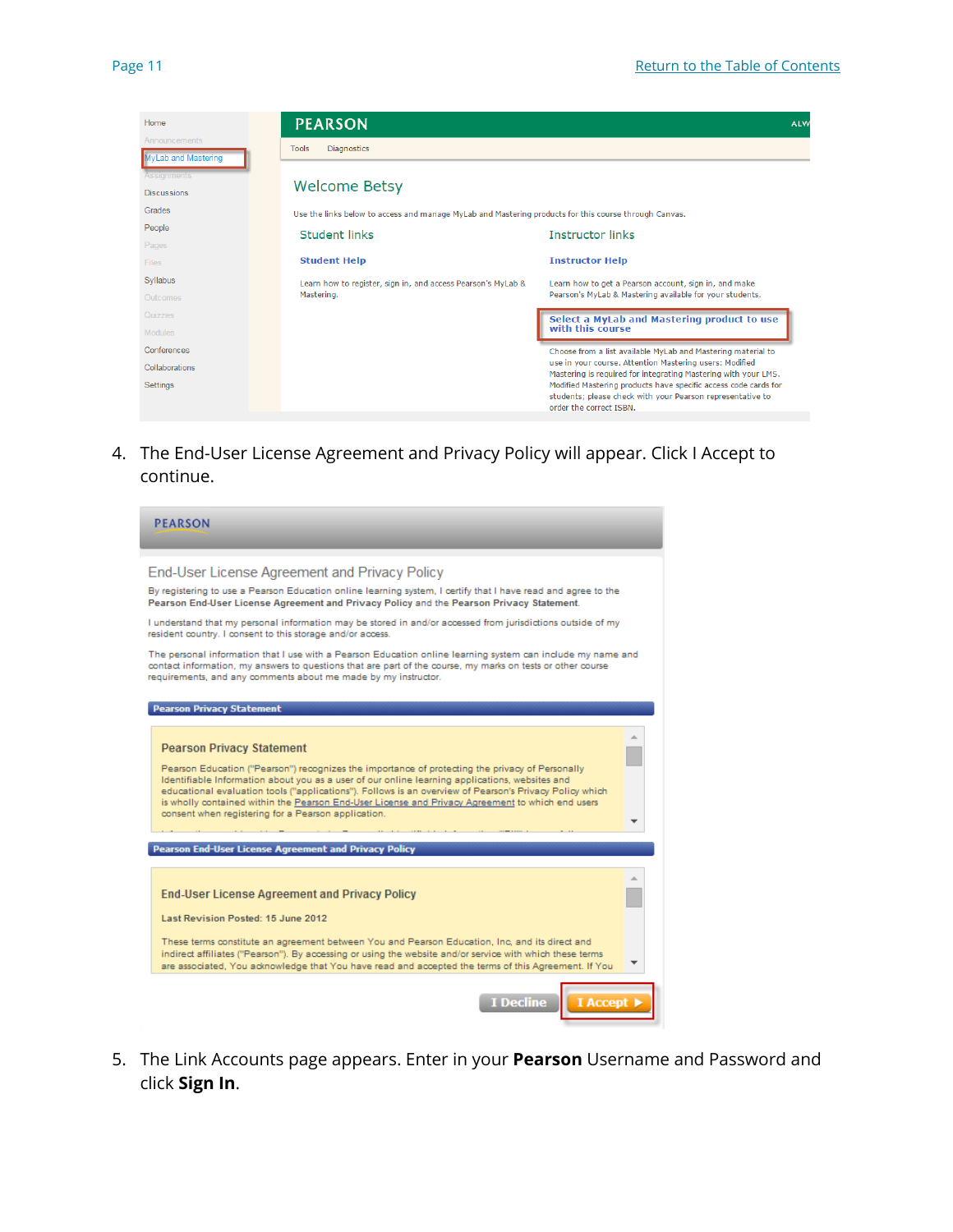| Link Accounts |                                                                                                                                                                                                                        |                                                                                                                                                   |      |
|---------------|------------------------------------------------------------------------------------------------------------------------------------------------------------------------------------------------------------------------|---------------------------------------------------------------------------------------------------------------------------------------------------|------|
|               | Sign In with Your Pearson Account<br>Enter your Pearson username and password to<br>access MyLab / Mastering.<br>Username:<br><b>Username</b><br>Password:<br>Password<br>Forgot your username or password?<br>Sign In | Need a Pearson Account?<br>If you do not have a Pearson account,<br>contact your sales representative.<br>Not sure if you have a Pearson account? | Help |

**Tip:** If you cannot remember your Pearson username or password, please use the **Forgot your username or password?** link rather than creating a new account. If you don't have an instructor account, contact your Pearson sales rep.

6. Congratulations! – Your accounts are now linked! You will not need to sign in to your Pearson account again through Canvas.

| <b>Link Accounts</b> |                                                                                                                                    |
|----------------------|------------------------------------------------------------------------------------------------------------------------------------|
|                      | Congratulations! Your accounts are now linked.                                                                                     |
|                      | Your Pearson account was successfully linked to your school account. You can access MyLab<br>/ Mastering without signing in again. |
|                      | Check your email for confirmation.                                                                                                 |
|                      | If you need technical support, go to Pearson 24/7 Technical Support.                                                               |
|                      | <b>Get Started!</b>                                                                                                                |
|                      |                                                                                                                                    |

You are now ready to integrate your Pearson course. Click **Get Started**, and move to the appropriate Scenario for you in Module 3.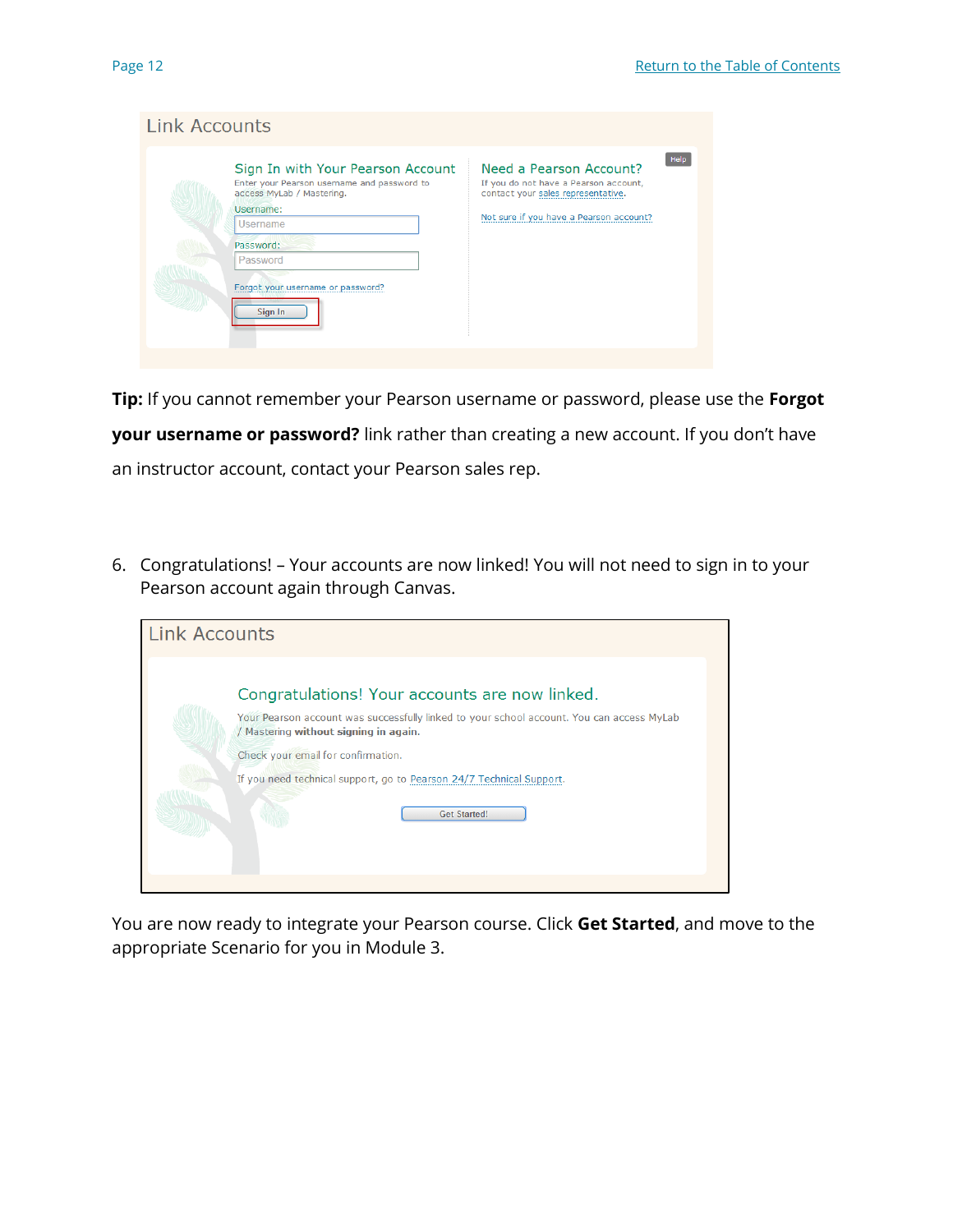# **Module 3: Create Your Course**

You have great flexibility when integrating your Canvas course with a Pearson MyLab & Mastering course. First, identify the type of course or courses you need:

A **Standard Course** is the most common and most basic type of course created during integration. It is a single course for your own use. [\(Scenario 1\)](#page-6-0)

A **Course Group** is comprised of a **Coordinator Course** and **Member Courses**. There are different options for setting up coordinator and member sections, depending on who manages the Canvas course content, who manages the Pearson MyLab & Mastering content, how reporting and analysis are handled, and access levels of the Member Course instructors. (Scenario 2)

Next time you teach, you may want to copy your integrated course, so we have instructions for you on how to do that. (Scenario 3)

# <span id="page-6-0"></span>**Scenario 1: Do you need to create a Standard Course?**

If you have chosen to set up a single course for your own use, there are **three** different options that you have to set up your Standard Course:

- Search the catalog for a new course
- Copy one of your existing MyLab courses
- Copy another instructor's course

# **Note: You cannot pair your Canvas course with a Pearson MyLab course you already**

**have in your Pearson account.** However, you can make a COPY of that MyLab course

through Canvas, so that it contains any customizations you may already have made to it.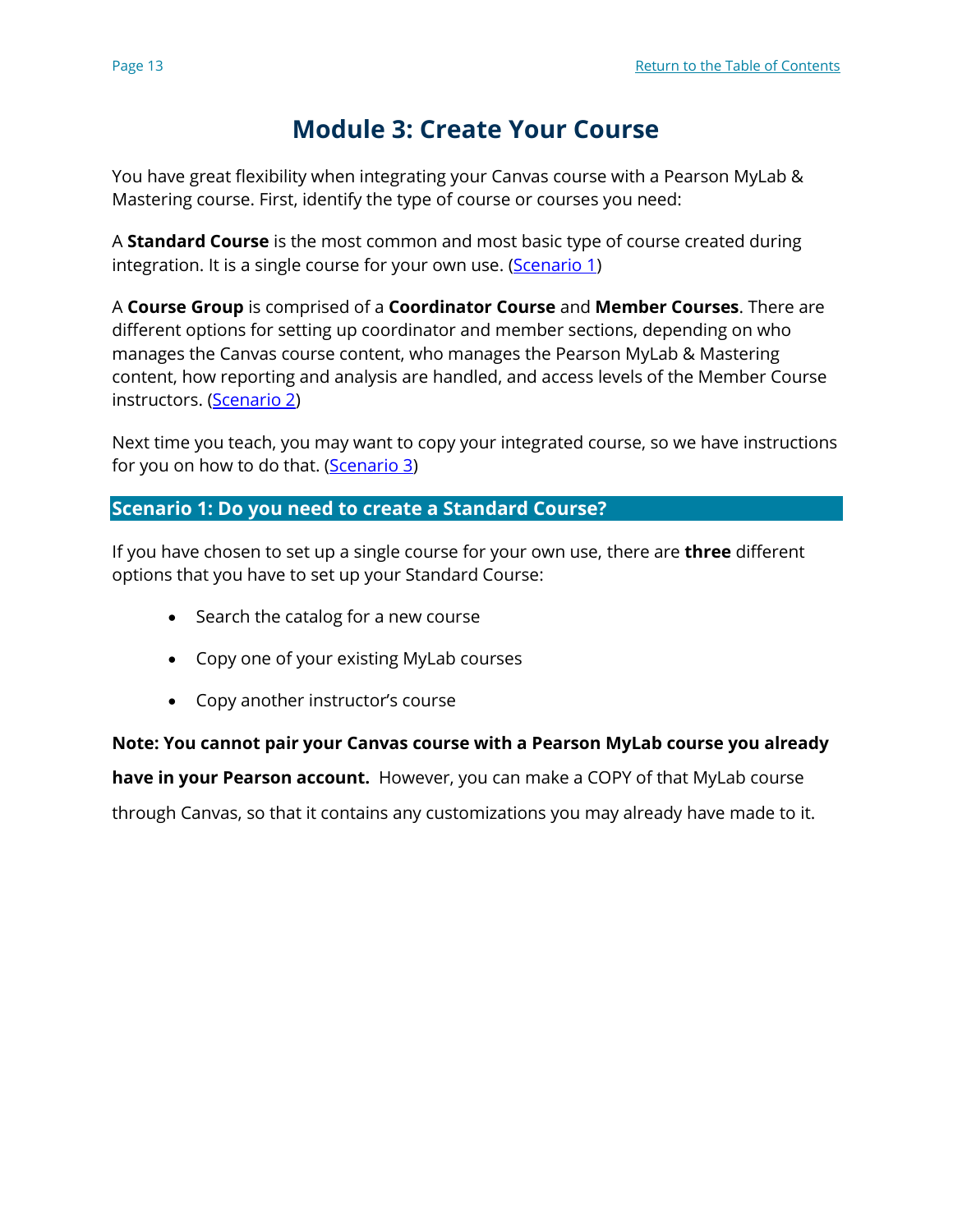#### **Create a new MyLab course from the catalog**

Start in your Canvas course

Pair your Canvas course to a course from the Pearson catalog

**[Video: Pairing Your Canvas Course with a Course from the Pearson Catalog](https://www.youtube.com/watch?v=2Y-qZ1_-Ibo&index=16&list=PL9D77SRA6m1tGYPWEj14pG_8AquWzaXm6)**

## **Step-by-Step Instructions**

- 1. If you aren't already, log in to your Canvas course. In the course navigation, click **MyLab and Mastering**.
- 2. Click **Select a MyLab and Mastering product to use with this course** (if you have just linked your accounts and have clicked **Get Started**, you will be taken automatically to the screen in Step 3.)

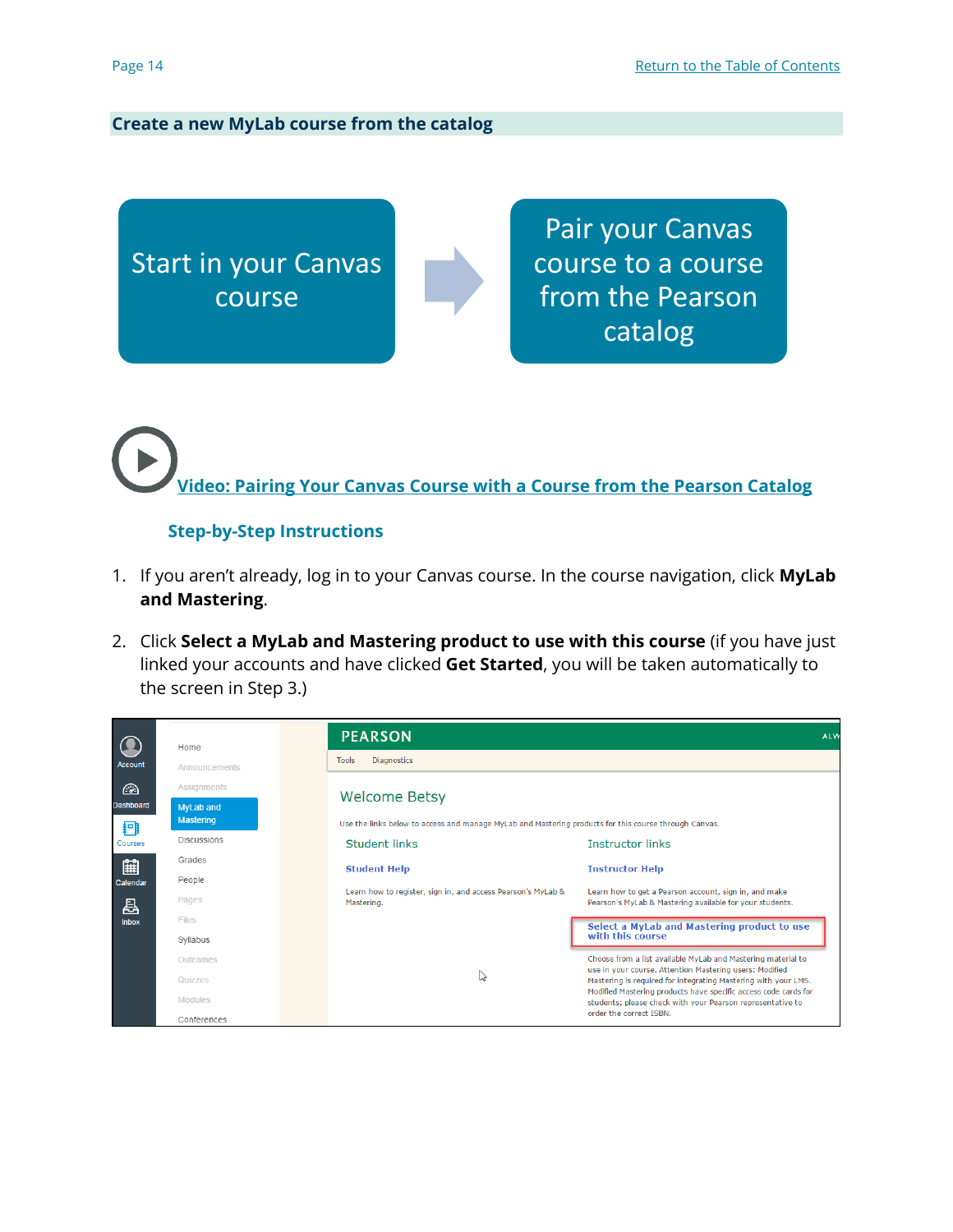3. **Create** a new MyLab & Mastering course by entering an author's name, title of your book, ISBN, or a discipline (e.g., Math) in the **Search** field.

| Create a Course                                                                                                                                                                     |                                                                                                                         |
|-------------------------------------------------------------------------------------------------------------------------------------------------------------------------------------|-------------------------------------------------------------------------------------------------------------------------|
| Choose from catalog<br>All Disciplines $\sim$<br>Search<br>Q<br>$\overline{\text{or}}$<br>Copy existing course<br>See My List<br><b>Course ID</b><br>$\mathsf Q$<br>Instructor12345 | O New courses may take up<br>to 3 hours to create. You'll<br>receive an email confirmation<br>when the course is ready. |

4. Once you have located your book, click the **Select** button. Make sure that you do this carefully! There may be different editions of your textbook listed, or the same materials with different release-dates listed. As a best practice, select the most-recent release to obtain the most up-to-date materials.

| < Create a Course |                    |                                                                                           |                                                                                                                                                                                                                                                                                                                                                                                                                                                                          |   |                                |  |
|-------------------|--------------------|-------------------------------------------------------------------------------------------|--------------------------------------------------------------------------------------------------------------------------------------------------------------------------------------------------------------------------------------------------------------------------------------------------------------------------------------------------------------------------------------------------------------------------------------------------------------------------|---|--------------------------------|--|
|                   | All Disciplines v  | <b>Thinking Mathematically</b>                                                            |                                                                                                                                                                                                                                                                                                                                                                                                                                                                          | Q | Sort by: Textbook Title $\sim$ |  |
|                   | Showing 1 - 7 of 7 |                                                                                           |                                                                                                                                                                                                                                                                                                                                                                                                                                                                          |   |                                |  |
|                   | <b>Select</b>      | Textbook:<br>Author(s):<br>Discipline(s):<br>Textbook ISBN-13:<br>Series:<br>Description: | Thinking Mathematically with Integrated Review Ready To Go MyMathLab Course<br>Thinking Mathematically with Integrated Review Ready To Go MyMathLab Course<br><b>Blitzer, Robert</b><br><b>Mathematics</b><br>9780321912701<br>MyMathLab <sup>®</sup><br>This Ready To Go course provides all the same great features as a standard<br>MyMathLab course, but it also includes pre-assigned homeworks, guizzes, and tests<br>to make setting up your course even simpler. |   |                                |  |

5. You will now fill in your course information. Please fill in the title (name) of your course, the dates for your course), and if you would like the ability for other instructors to copy your course, click the box. Then click **Create Course.**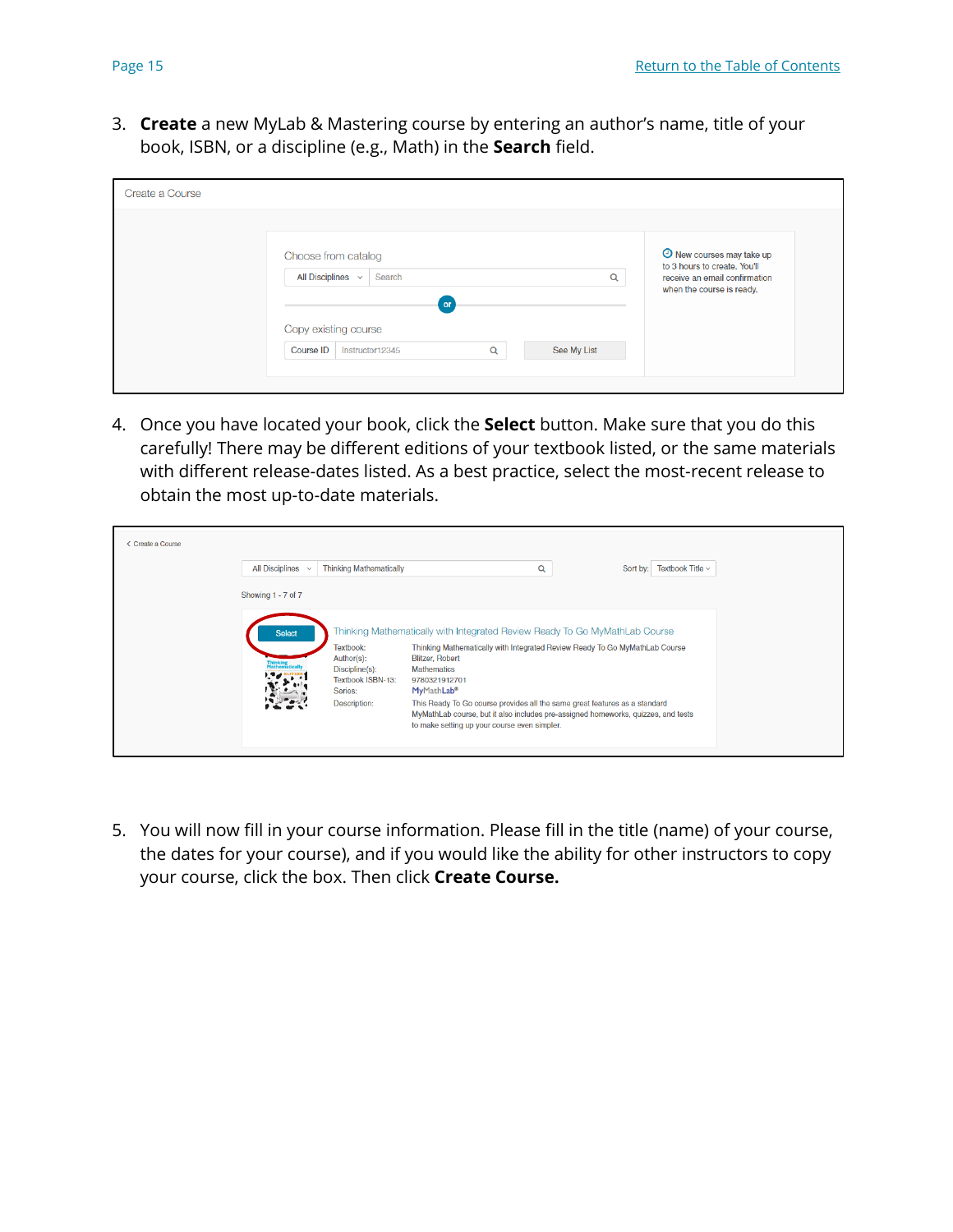|                      |                                                                           | Thinking Mathematically with Integrated Review Ready To Go MyMathLab Course                                                                                                                                     |   |
|----------------------|---------------------------------------------------------------------------|-----------------------------------------------------------------------------------------------------------------------------------------------------------------------------------------------------------------|---|
|                      | Textbook:<br>Author(s):<br>Discipline(s):<br>Textbook ISBN-13:<br>Series: | Thinking Mathematically with Integrated Review Ready To Go MyMathLab Course<br><b>Blitzer, Robert</b><br><b>Mathematics</b><br>9780321912701<br>MyMathLab <sup>®</sup>                                          |   |
|                      | Description:                                                              | This Ready To Go course provides all the same great features as a standard<br>MyMathLab course, but it also includes pre-assigned homeworks, quizzes, and tests<br>to make setting up your course even simpler. |   |
|                      | Course Type:                                                              | C Instructor Course: Use to organize your course structure and<br>customize assignments. Then, copy it to create student courses<br>for enrollment.<br>Student Course: Use for student enrollment.              |   |
|                      |                                                                           |                                                                                                                                                                                                                 |   |
|                      | Course Name: *                                                            | Demo Copy                                                                                                                                                                                                       | Θ |
|                      | Description:                                                              | 56<br>Enter text that helps you identify this course. Students don't see<br>this.                                                                                                                               |   |
|                      | Allow Copy:                                                               | Instructors can copy this course.                                                                                                                                                                               | Θ |
|                      | Course Dates: *                                                           | Dec 16, 2016<br>Aug 29, 2016<br>to                                                                                                                                                                              | Θ |
|                      | * required                                                                |                                                                                                                                                                                                                 |   |
| <b>Create Course</b> | Cancel                                                                    |                                                                                                                                                                                                                 |   |

6. You're done! Your course is being created and will be ready to go shortly.

| You're done!                                                                                                                                                                |                                                                                                                                                                                                                         |
|-----------------------------------------------------------------------------------------------------------------------------------------------------------------------------|-------------------------------------------------------------------------------------------------------------------------------------------------------------------------------------------------------------------------|
| Demo Copy<br>Course ID:<br>Available when course is ready<br><b>Student Course</b><br>Course Type:<br><b>Course Dates:</b><br>Aug 29 - Dec 16, 2016<br>Reference No. 276135 | $\blacktriangleright$ New courses may take up<br>to 3 hours to create. You'll<br>receive an email confirmation<br>when the course is ready.<br>Close the tab to return to your<br><b>Learning Management</b><br>System. |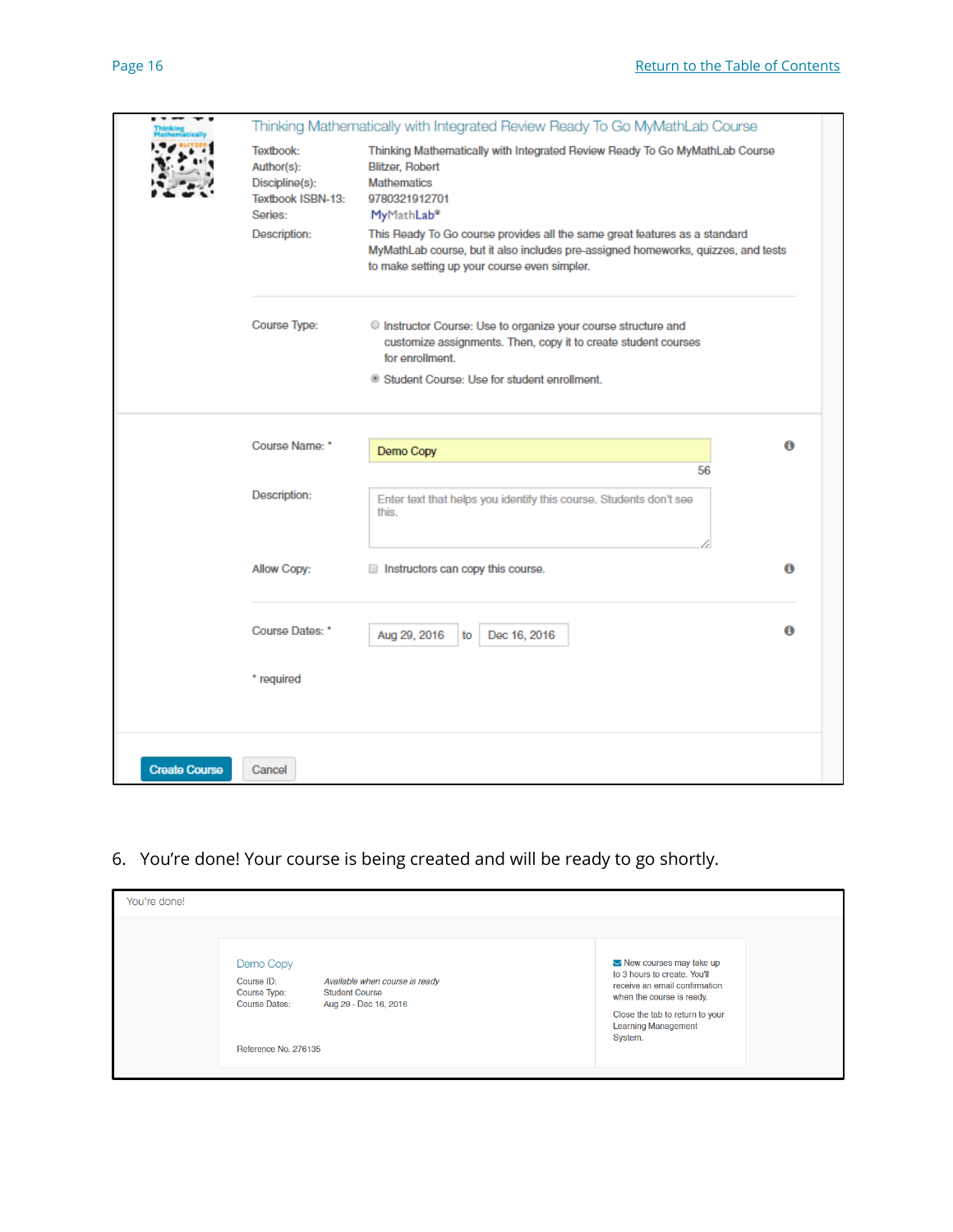**Note**: It takes time for the course to set up. If you try to click into the paired MyLab course before it's finished processing, you'll receive a "course1" error message.

Once the course is ready, you will receive an email alerting you that it is now available and ready for use. You should receive the email within an hour, but please be aware that it can take a few hours depending on server traffic.

If you do not receive your email within a few hours, please check your junk or spam filter as the email might have gotten stuck in the filter. You don't have to stay signed in to Canvas during this process.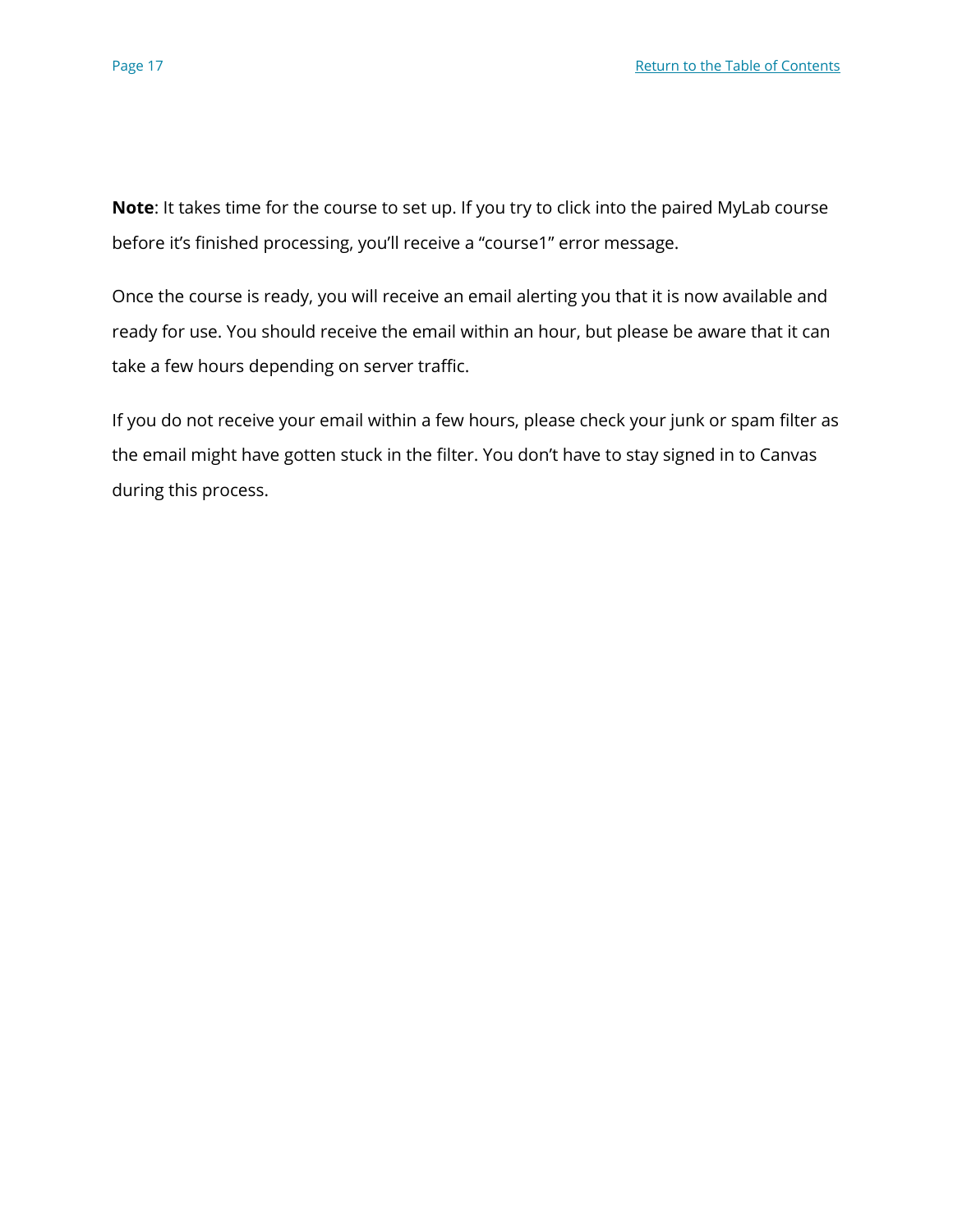#### **Copy one of your existing MyLab courses**

Start in your Canvas course

Pair your Canvas course to a copy of a MyLab course you already have in your Pearson account

Copying one of your existing MyLab courses is extremely useful if you've taught with a Pearson MyLab and Mastering course before, and now find you're teaching the same course again but would like to integrate with Canvas. Copying a course that's already in your Pearson account will make an exact copy of that course, but with an empty student roster. You may need to adjust dates on your assignments, but all of your assignments and settings will be copied over.

Sometimes there is a misconception that you can pair your Canvas course with a MyLab course that you've already created. In other words, you've set up your course in your Pearson account and now you want to pair it – this can't be done. However you CAN make a copy of this course so that you don't have to start from scratch. Just know that in your Pearson account, you would see two courses after pairing: your original course, and a copy of it that will have a Linked Materials icon next to your course ID.



**Video: Pairing Your Canvas Course with a Copy of an Existing MyLab & [Mastering Course](https://www.youtube.com/watch?v=q0dSVrFr7v4&list=PL9D77SRA6m1tGYPWEj14pG_8AquWzaXm6&index=5)**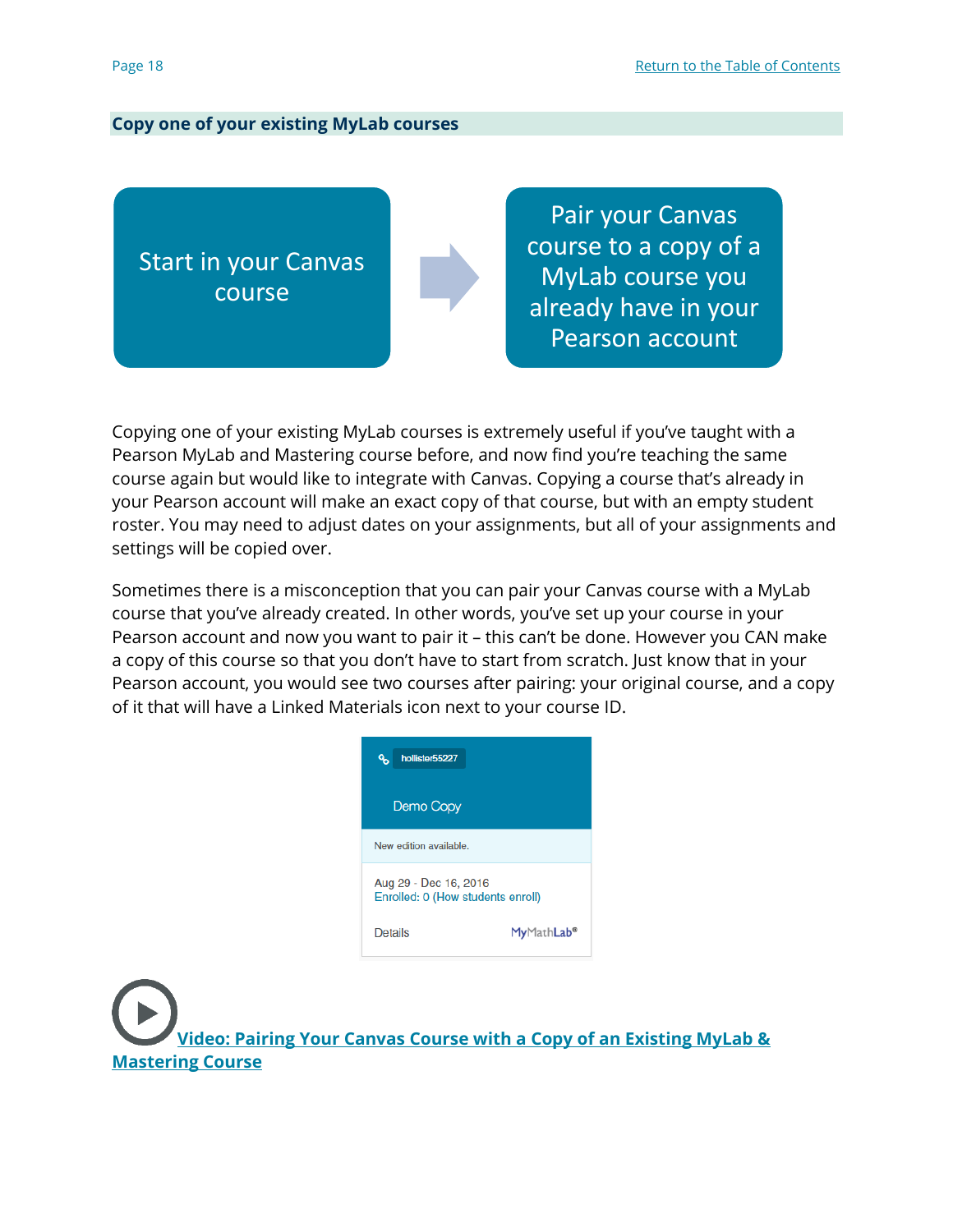# **Step-by-Step Instructions**

- 1. If you aren't already logged in, log in to your Canvas course. In the course navigation, click **MyLab and Mastering**.
- 2. Click **Select a MyLab and Mastering product to use with this course** (if you have just linked your accounts and have clicked **Get Started**, you will be taken automatically to the screen in Step 3.)

|                       | Home                                 |       | <b>PEARSON</b>                                                                                        |                                                                                                                                   | ALW |
|-----------------------|--------------------------------------|-------|-------------------------------------------------------------------------------------------------------|-----------------------------------------------------------------------------------------------------------------------------------|-----|
| <b>Account</b>        | Announcements                        | Tools | <b>Diagnostics</b>                                                                                    |                                                                                                                                   |     |
| $\odot$               | Assignments                          |       | <b>Welcome Betsy</b>                                                                                  |                                                                                                                                   |     |
| <b>Dashboard</b><br>Ð | <b>MyLab and</b><br><b>Mastering</b> |       | Use the links below to access and manage MyLab and Mastering products for this course through Canvas. |                                                                                                                                   |     |
| Courses               | <b>Discussions</b>                   |       | <b>Student links</b>                                                                                  | <b>Instructor links</b>                                                                                                           |     |
| 窜                     | Grades                               |       | <b>Student Help</b>                                                                                   | <b>Instructor Help</b>                                                                                                            |     |
| Calendar<br>咼         | People<br>Pages                      |       | Learn how to register, sign in, and access Pearson's MyLab &<br>Mastering.                            | Learn how to get a Pearson account, sign in, and make<br>Pearson's MyLab & Mastering available for your students.                 |     |
| <b>Inbox</b>          | Files<br>Syllabus                    |       |                                                                                                       | Select a MyLab and Mastering product to use<br>with this course                                                                   |     |
|                       | Outcomes                             |       |                                                                                                       | Choose from a list available MyLab and Mastering material to<br>use in your course. Attention Mastering users: Modified           |     |
|                       | Quizzes                              |       | ピ                                                                                                     | Mastering is required for integrating Mastering with your LMS.<br>Modified Mastering products have specific access code cards for |     |
|                       | Modules<br>Conferences               |       |                                                                                                       | students; please check with your Pearson representative to<br>order the correct ISBN.                                             |     |

3. Scroll through your list of courses by selecting **See My List**.

| Choose from catalog                                    |                      | O New courses may take up<br>to 3 hours to create. You'll  |
|--------------------------------------------------------|----------------------|------------------------------------------------------------|
| <b>All Disciplines</b><br>Search<br>$\checkmark$<br>or | Q                    | receive an email confirmation<br>when the course is ready. |
| Copy existing course                                   |                      |                                                            |
| Course ID<br>Q<br>Instructor12345                      | See My List<br>لرراك |                                                            |

4. Choose the course you want. Then click **Select**.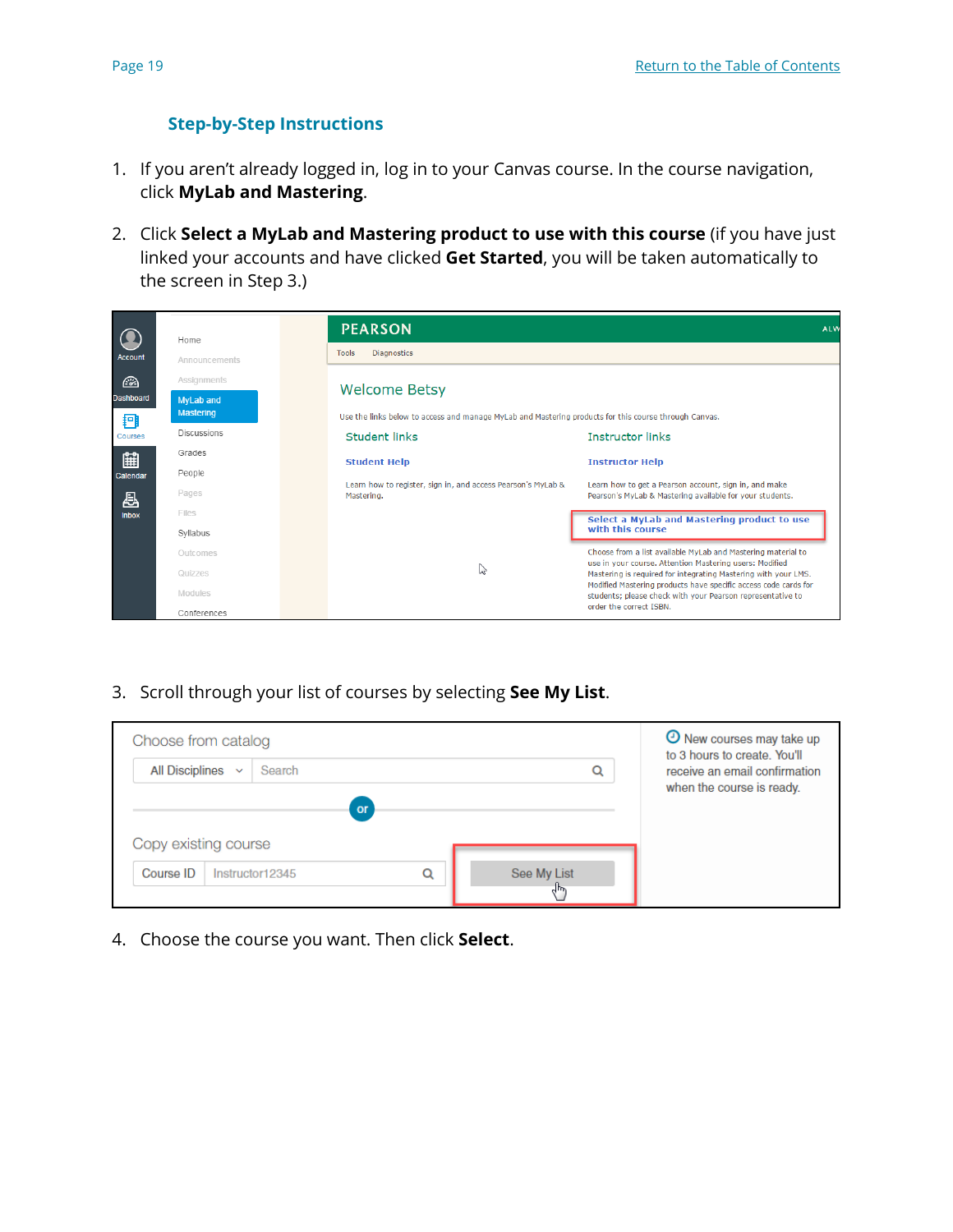

**Note:** If you have multiple courses in your Pearson account, be very careful to select the correct course to copy. Deleting the course pairing requires assistance from Pearson Customer Technical Support, should you pair the wrong MyLab to your Canvas course.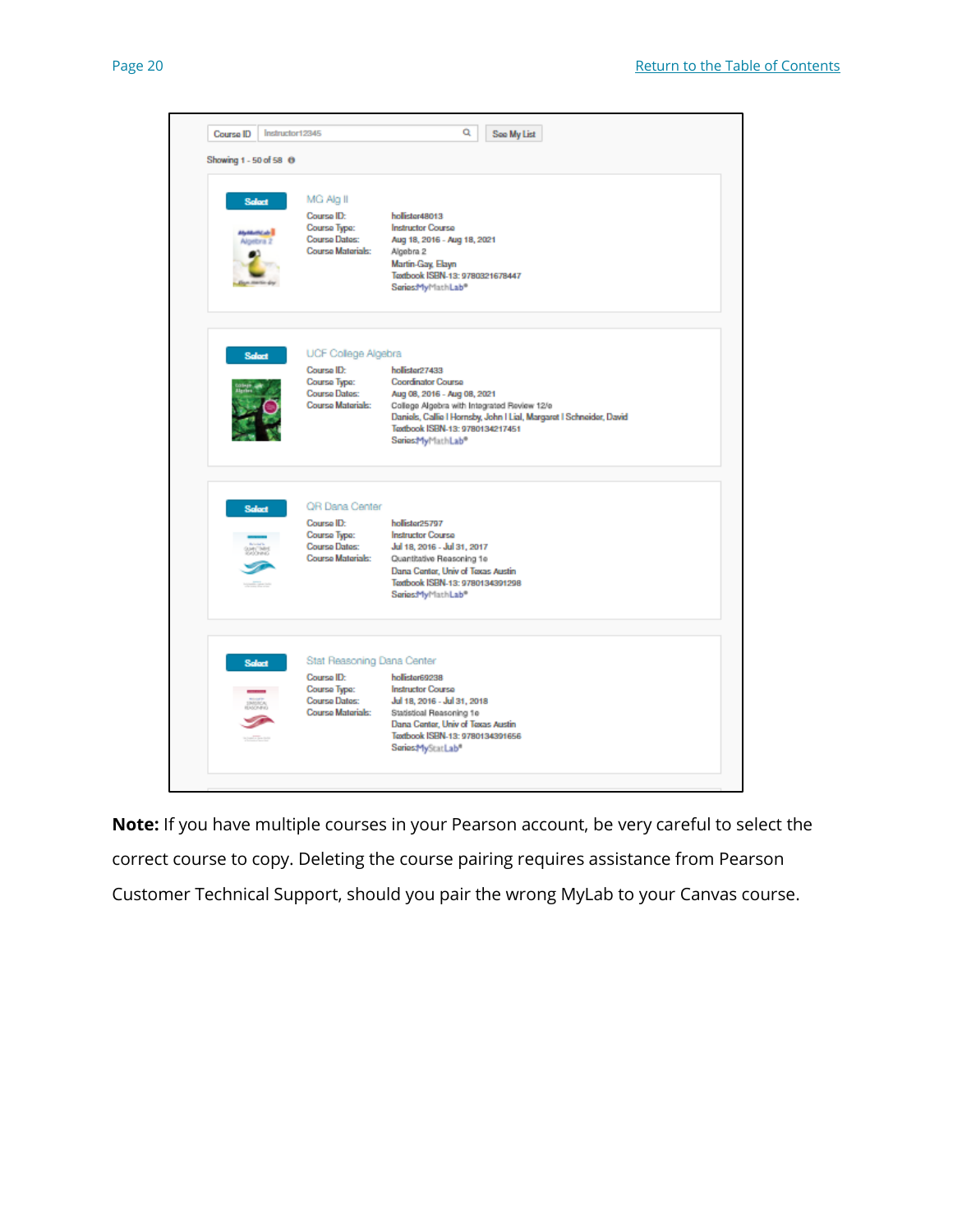|                      | Course Type:    | O Instructor Course: Use to organize your course structure and                    |                  |
|----------------------|-----------------|-----------------------------------------------------------------------------------|------------------|
|                      |                 | customize assignments. Then, copy it to create student courses<br>for enrollment. |                  |
|                      |                 | Student Course: Use for student enrollment.                                       |                  |
|                      | Course Name: *  | Course name as shown in syllabus                                                  | $\mathbf \Omega$ |
|                      | Description:    | Enter text that helps you identify this course. Students don't see<br>this.       |                  |
|                      | Allow Copy:     | nstructors can copy this course.                                                  | $\bullet$        |
|                      | Course Dates: * | to                                                                                | $\bullet$        |
|                      | * required      |                                                                                   |                  |
| <b>Create Course</b> | Cancel          |                                                                                   |                  |

- 5. You will now fill in your course information. Please fill in the title (name) of your course, the dates for your course, and if you would like the ability for other instructors to copy your course, check the box. Then click **Create Course.**
- 6. That's it! Your course is being created and will be ready to go shortly.

| You're done! |                                                                                                                                                                                    |                                                                                                                                                                                                                         |
|--------------|------------------------------------------------------------------------------------------------------------------------------------------------------------------------------------|-------------------------------------------------------------------------------------------------------------------------------------------------------------------------------------------------------------------------|
|              | Demo Copy<br>Course ID:<br>Available when course is ready<br><b>Course Type:</b><br><b>Student Course</b><br><b>Course Dates:</b><br>Aug 29 - Dec 16, 2016<br>Reference No. 276135 | $\blacktriangleright$ New courses may take up<br>to 3 hours to create. You'll<br>receive an email confirmation<br>when the course is ready.<br>Close the tab to return to your<br><b>Learning Management</b><br>System. |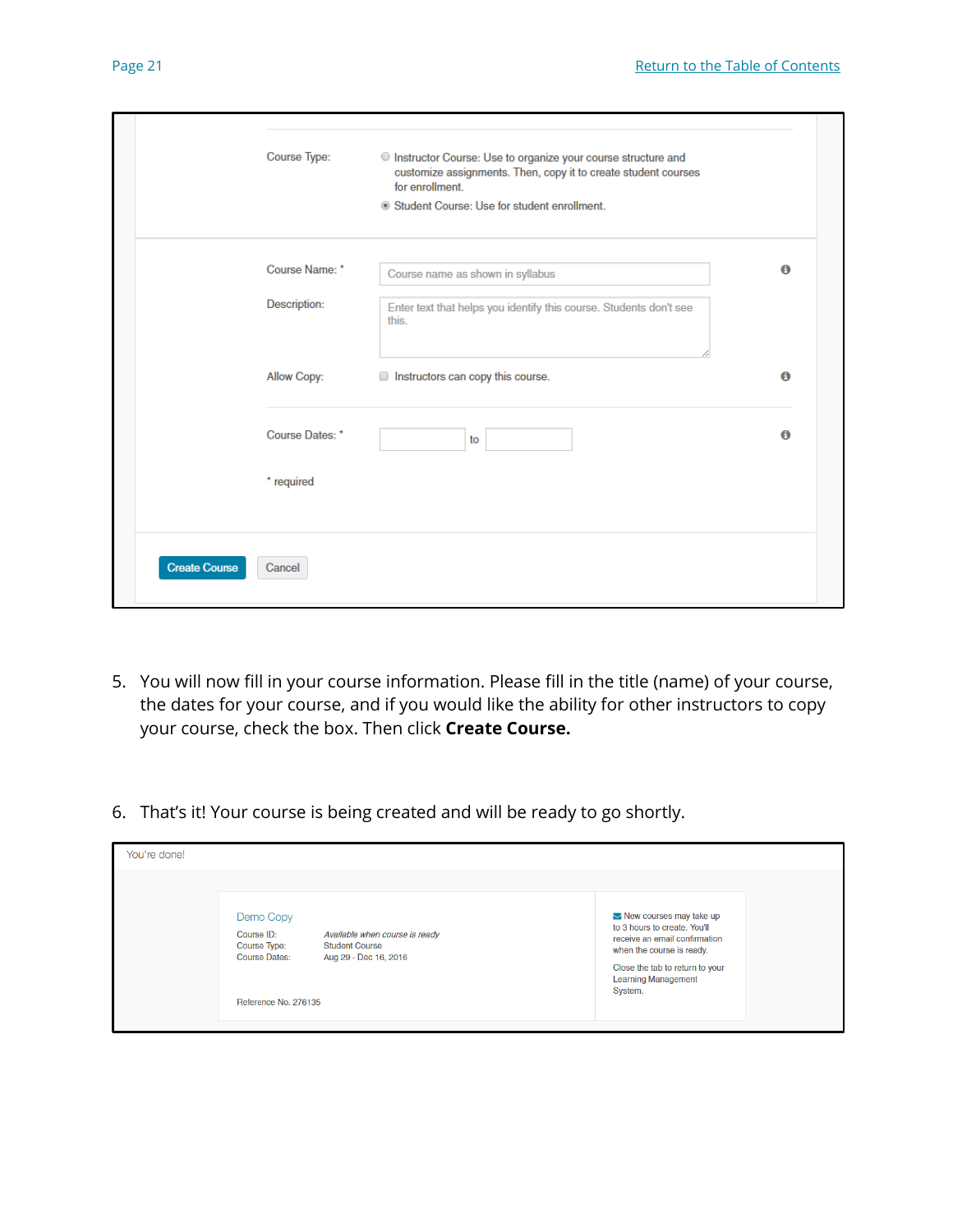**Note**: It takes time for the course to set up. If you try to click into the paired MyLab course before it's finished processing, you'll receive a "course1" error.

Once the course is ready, you will receive an email alerting you that it is now available and ready to for use. You should receive the email within an hour, but please be aware that it can take a few hours depending on server traffic.

If you do not receive your email within a few hours, please check your junk or spam filter as the email might have gotten stuck in the filter. You don't have to stay signed into Canvas during this process.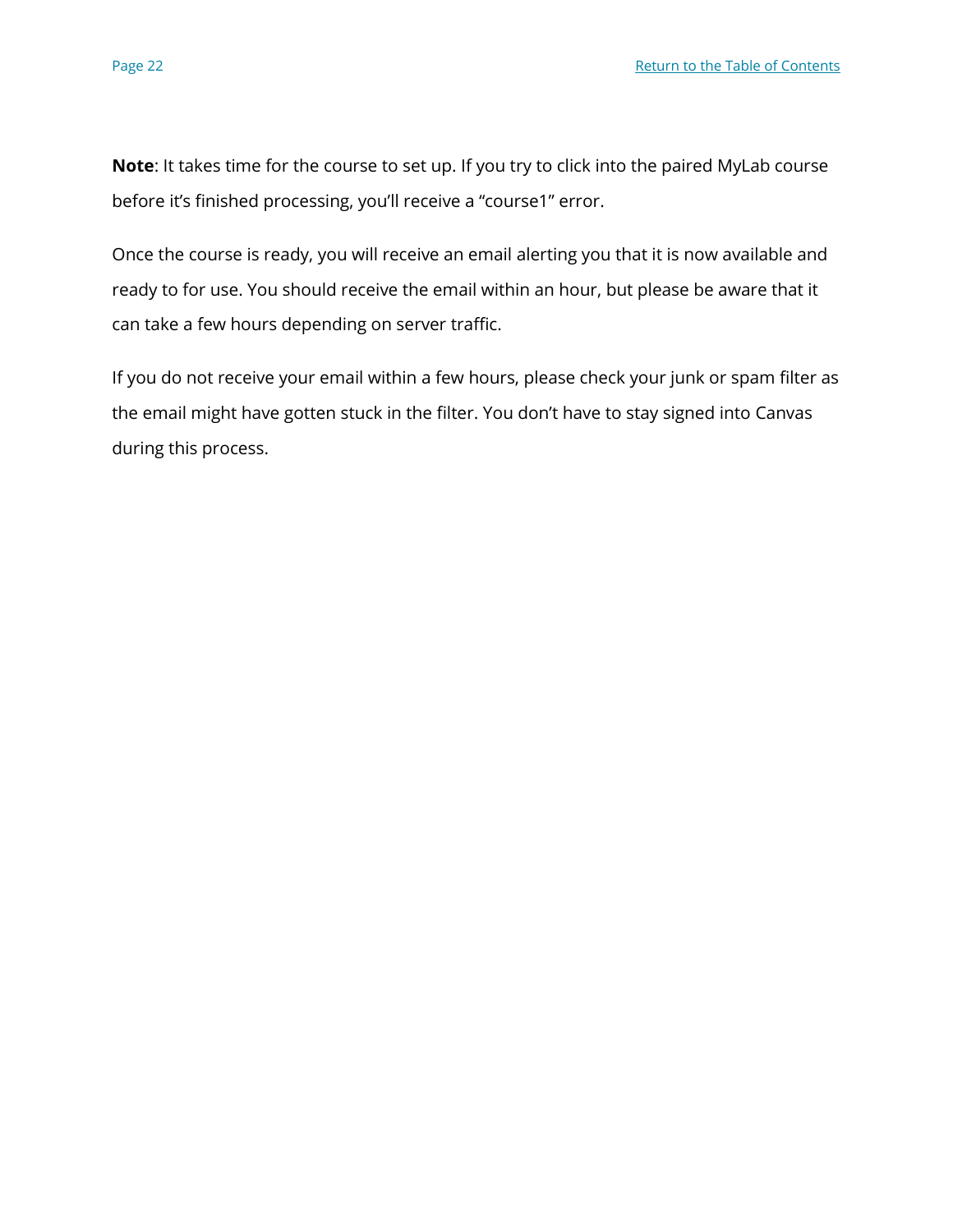## **Copy another instructor's course**

Start in your Canvas course

Pair your Canvas course to a copy of a MyLab course created by another instructor

You can pair your Canvas course with a copy of another instructor's course, if that instructor has made the course available for copy, and has shared with you the Course ID. This is especially helpful if you are a new instructor, and someone has taught with the Pearson MyLab and Mastering course before, or if you want to ensure consistency across sections, and yet have independent courses.

# **[Video: Pairing Your Canvas Course with a Copy of an Existing MyLab &](https://www.youtube.com/watch?v=q0dSVrFr7v4&list=PL9D77SRA6m1tGYPWEj14pG_8AquWzaXm6&index=5)  [Mastering Course](https://www.youtube.com/watch?v=q0dSVrFr7v4&list=PL9D77SRA6m1tGYPWEj14pG_8AquWzaXm6&index=5)**

## **Step-by-Step Instructions**

- 1. If you aren't already, log in to your Canvas course. In the course navigation, click **MyLab and Mastering**.
- 2. Click **Select a MyLab and Mastering product to use with this course** (if you have just linked your accounts and have clicked **Get Started**, you will be taken automatically to the screen in Step 3.)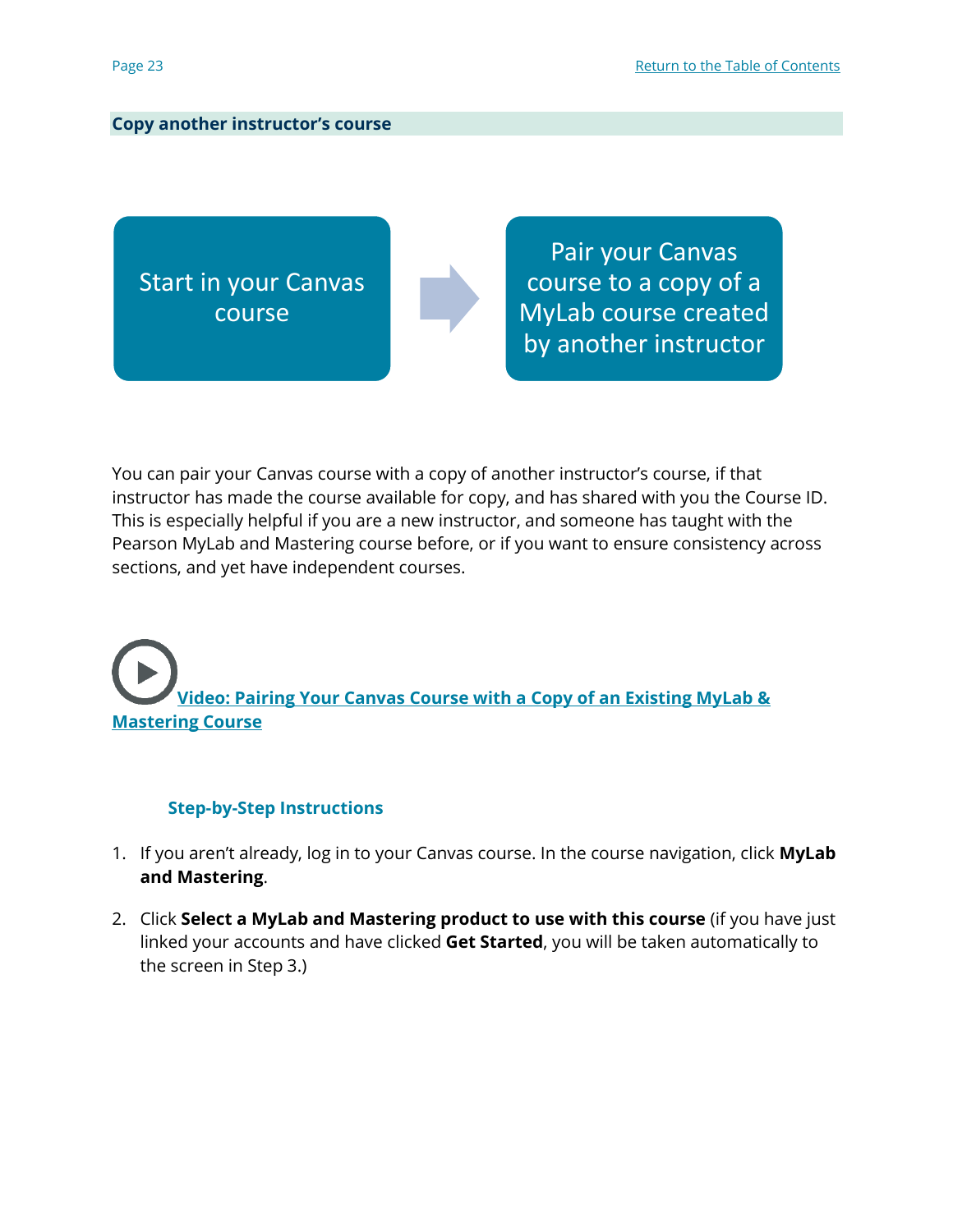|                       | Home                                 | <b>PEARSON</b>                     |                                                              | <b>ALW</b>                                                                                                                    |
|-----------------------|--------------------------------------|------------------------------------|--------------------------------------------------------------|-------------------------------------------------------------------------------------------------------------------------------|
| <b>Account</b>        | Announcements                        | <b>Diagnostics</b><br><b>Tools</b> |                                                              |                                                                                                                               |
| $\odot$               | Assignments                          | <b>Welcome Betsy</b>               |                                                              |                                                                                                                               |
| <b>Dashboard</b><br>Ð | <b>MyLab and</b><br><b>Mastering</b> |                                    |                                                              | Use the links below to access and manage MyLab and Mastering products for this course through Canvas.                         |
| Courses               | Discussions                          | Student links                      |                                                              | Instructor links                                                                                                              |
| 翩                     | Grades                               | <b>Student Help</b>                |                                                              | <b>Instructor Help</b>                                                                                                        |
| Calendar              | People                               |                                    |                                                              |                                                                                                                               |
| 邑                     | Pages                                | Mastering.                         | Learn how to register, sign in, and access Pearson's MyLab & | Learn how to get a Pearson account, sign in, and make<br>Pearson's MyLab & Mastering available for your students.             |
| <b>Inbox</b>          | Files                                |                                    |                                                              | Select a MyLab and Mastering product to use                                                                                   |
|                       | Svilabus                             |                                    |                                                              | with this course                                                                                                              |
|                       | Outcomes                             |                                    |                                                              | Choose from a list available MyLab and Mastering material to                                                                  |
|                       | Quizzes                              |                                    | Z                                                            | use in your course. Attention Mastering users: Modified<br>Mastering is required for integrating Mastering with your LMS.     |
|                       | Modules                              |                                    |                                                              | Modified Mastering products have specific access code cards for<br>students; please check with your Pearson representative to |
|                       | Conferences                          |                                    |                                                              | order the correct ISBN.                                                                                                       |

3. In the new window, enter your colleague's Course ID. Click **GO**.

| Create a Course                                                                                                                                                                                                                                                                                           |
|-----------------------------------------------------------------------------------------------------------------------------------------------------------------------------------------------------------------------------------------------------------------------------------------------------------|
| <b>O</b> New courses may take up<br>Choose from catalog<br>to 3 hours to create. You'll<br>All Disciplines $\sim$<br>Search<br>Q<br>receive an email confirmation<br>when the course is ready.<br>$^{\circ}$ or<br>Copy existing course<br><b>Course ID</b><br>See My List<br>Instructor12345<br>$\alpha$ |

**Note:** Your colleague must set the course to be available to copy. Ask your colleague to sign into [www.pearsonmylabandmastering.com,](http://www.pearsonmylabandmastering.com/) locate the course in the course list, and click **Details** next to the course name. Now your colleague can click **Edit Course Details**, and change the copy setting to **Available for Copy**. Once the setting is saved, you will be able to copy the course and pair it with your Canvas course.